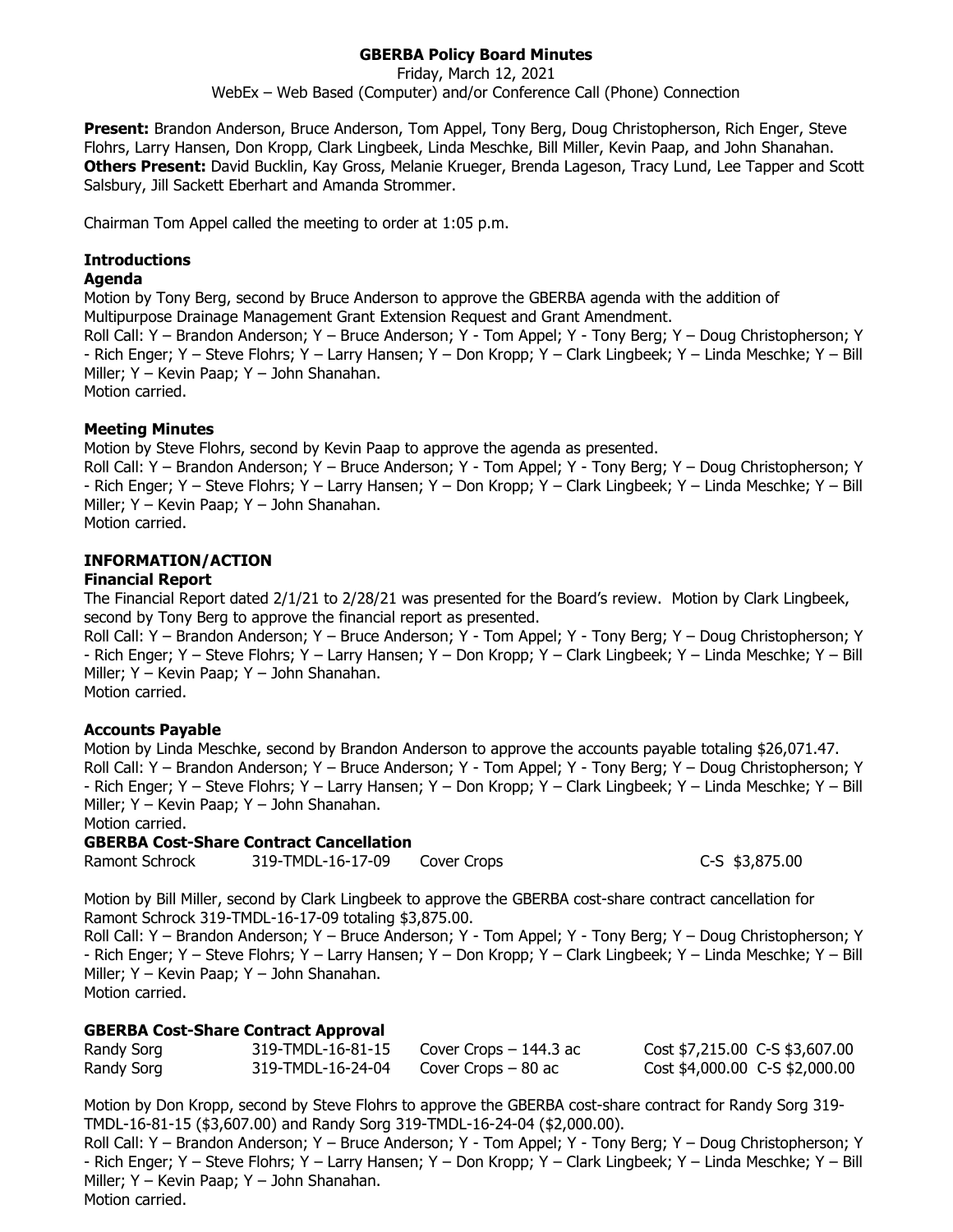### **PAGE 2 GBERBA POLICY MINUTES MARCH 12, 2021**

### **MAWQCP Contract Approval**

| Yellow Medicine SWCD MAWQCP(TS-87-5-07) |                 | <b>Additional Technical Assistance</b> | \$6,000.00         |
|-----------------------------------------|-----------------|----------------------------------------|--------------------|
| David Beck                              | MAWQCP(83-6-11) | Worksheet Completion                   | Incentive \$100.00 |
| Elwayne Petersen                        | MAWQCP(67-5-26) | Worksheet/Certification Completion     | Incentive \$300.00 |
| Chad Drake                              | MAWQCP(42-5-17) | Worksheet Completion                   | Incentive \$100.00 |
| Chris Schreier                          | MAWQCP(42-5-18) | Worksheet Completion                   | Incentive \$100.00 |
| Larry Smith                             | MAWQCP(67-5-27) | Worksheet Completion                   | Incentive \$100.00 |

Motion by Kevin Paap, second by John Shanahan to approve the MAWQCP incentive payments for Yellow Medicine SWCD (\$6,000.00) Beck, Drake, Schreier and Smith (\$100.00) and Peterson (\$300.00). Roll Call: Y – Brandon Anderson; Y – Bruce Anderson; Y - Tom Appel; Y - Tony Berg; Y – Doug Christopherson; Y - Rich Enger; Y – Steve Flohrs; Y – Larry Hansen; Y – Don Kropp; Y – Clark Lingbeek; Y – Linda Meschke; Y – Bill Miller; Y – Kevin Paap; Y – John Shanahan. Motion carried.

### **Review Grant Report**

### **Watonwan Watershed Implementation Grant 2021-2013 Grant Agreement**

Motion by Rich Enger second by Larry Hansen to approve the signing of BWSR Watonwan Watershed Implementation Grant Agreement C21-2483 totaling \$700,477.

Roll Call: Y – Brandon Anderson; Y – Bruce Anderson; Y - Tom Appel; Y - Tony Berg; Y – Doug Christopherson; Y - Rich Enger; Y – Steve Flohrs; Y – Larry Hansen; Y – Don Kropp; Y – Clark Lingbeek; Y – Linda Meschke; Y – Bill Miller; Y – Kevin Paap; Y – John Shanahan.

Motion carried.

#### **Multipurpose Drainage Management Grant Extension Request**

Motion by Bruce Anderson, second by Bill Miller to approve the submission of an Extension Request for the BWSR Multipurpose Drainage Management Grant C17-3714 for a grant extension to April 30, 2022.

Roll Call: Y – Brandon Anderson; Y – Bruce Anderson; Y - Tom Appel; Y - Tony Berg; Y – Doug Christopherson; Y - Rich Enger; Y – Steve Flohrs; Y – Larry Hansen; Y – Don Kropp; Y – Clark Lingbeek; Y – Linda Meschke; Y – Bill Miller; Y – Kevin Paap; Y – John Shanahan.

Motion carried.

#### **Multipurpose Drainage Management Grant Amendment**

Motion by Doug Christopherson, second by Tony Berg to approve the BWSR Multipurpose Drainage Management Grant Amendment C17-3714 with the new expiration date of April 30, 2022 and authorization Chairman Tom Appel to sign grant amendment when issued by BWSR.

Roll Call: Y – Brandon Anderson; Y – Bruce Anderson; Y - Tom Appel; Y - Tony Berg; Y – Doug Christopherson; Y - Rich Enger; Y – Steve Flohrs; Y – Larry Hansen; Y – Don Kropp; Y – Clark Lingbeek; Y – Linda Meschke; Y – Bill Miller; Y – Kevin Paap; Y – John Shanahan.

Motion carried.

### **Presentation – Amanda Strommer and Tracy Lund, MN Department of Health Source Water Assessment Program and Surface Water Intake Plans**

#### **Coordinator Report**

## **MN Agricultural Water Quality Certification Program**

Update on progress made in areas 5 and 6 – See Certification Specialist Reports. Over 750,000 acres and over 1000 certified producers statewide!

GBERBA has the Area 5 and 6 MAWQCP administrative contract approved through 2021. The Minnesota Agricultural Water Quality Certification Program has launched three new endorsements in addition to 10-year certification a farmer or landowner receives in the program. The endorsements are for soil health, integrated pest management, and wildlife.